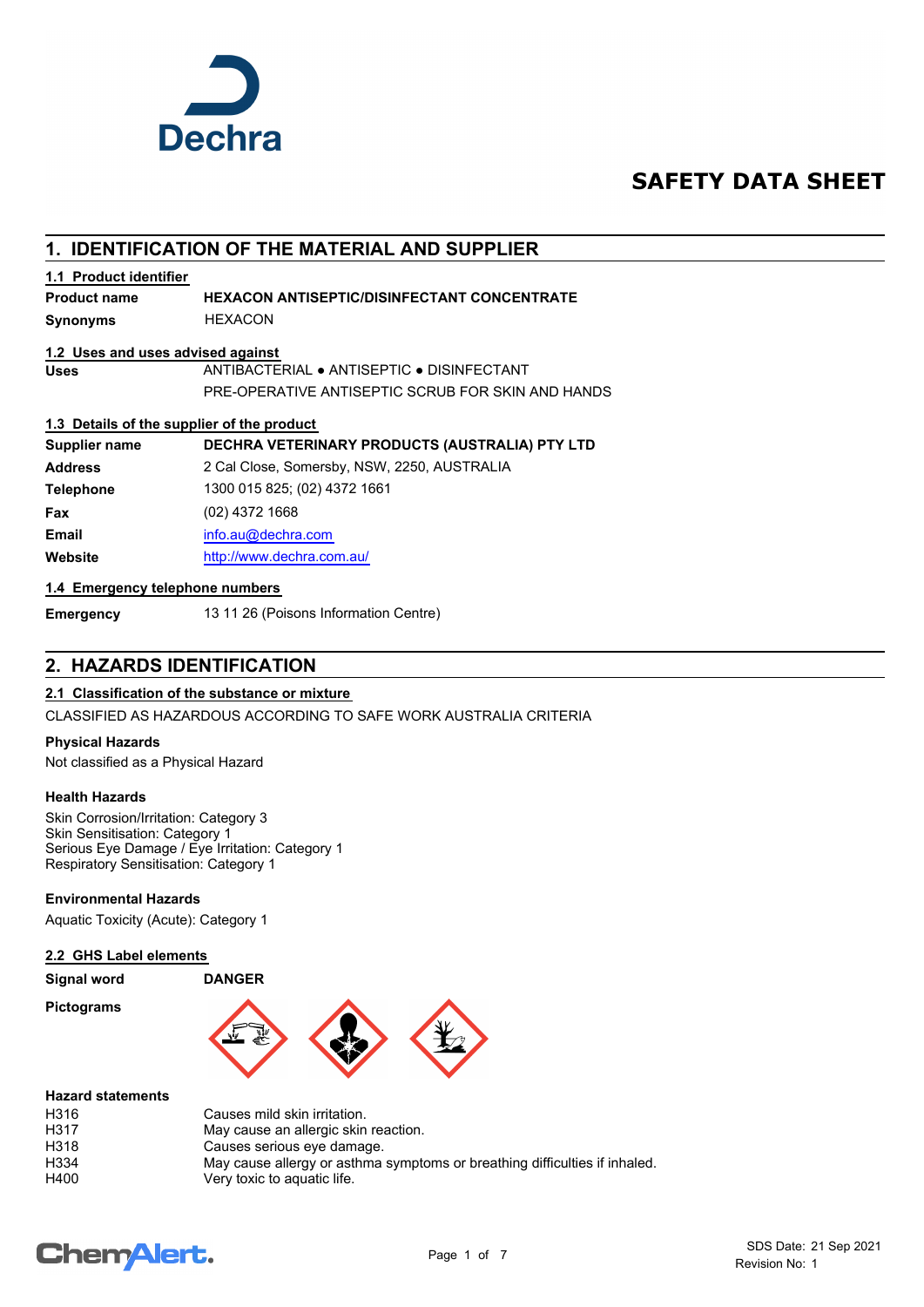| <b>Prevention statements</b> |                                                                                                                                     |
|------------------------------|-------------------------------------------------------------------------------------------------------------------------------------|
| P <sub>261</sub>             | Avoid breathing dust/fume/gas/mist/vapours/spray.                                                                                   |
| P272                         | Contaminated work clothing should not be allowed out of the workplace.                                                              |
| P273                         | Avoid release to the environment.                                                                                                   |
| P280                         | Wear protective gloves/protective clothing/eye protection/face protection/hearing protection.                                       |
| P284                         | Wear respiratory protection.                                                                                                        |
| <b>Response statements</b>   |                                                                                                                                     |
| P302 + P352                  | IF ON SKIN: Wash with plenty of water.                                                                                              |
| P304 + P340                  | IF INHALED: Remove person to fresh air and keep comfortable for breathing.                                                          |
| P305 + P351 + P338           | IF IN EYES: Rinse cautiously with water for several minutes. Remove contact lenses, if present and easy to<br>do. Continue rinsing. |

P310 Immediately call a POISON CENTRE or doctor/physician. P321 Specific treatment is advised - see first aid instructions.

P332 + P337 + P313 If skin or eye irritation occurs: Get medical advice/ attention.<br>P362 + P364 Take off contaminated clothing and wash it before reuse. Take off contaminated clothing and wash it before reuse.

P391 Collect spillage.

#### **Storage statements**

None allocated.

#### **Disposal statements**

P501 Dispose of contents/container in accordance with relevant regulations.

#### **2.3 Other hazards**

No information provided.

## **3. COMPOSITION/ INFORMATION ON INGREDIENTS**

#### **3.1 Substances / Mixtures**

| Ingredient                  | <b>CAS Number</b> | <b>EC Number</b> | <b>Content</b> |
|-----------------------------|-------------------|------------------|----------------|
| CHI ORHEXIDINE DIGI UCONATE | 18472-51-0        | 242-354-0        | 5%             |
| ISOPROPYL ALCOHOL           | 67-63-0           | 200-661-7        | 1 to $3\%$     |
| NON HAZARDOUS INGREDIENTS   | Not Available     | Not Available    | Remainder      |

## **4. FIRST AID MEASURES**

#### **4.1 Description of first aid measures**

| Eye                         | If in eyes, hold eyelids apart and flush continuously with running water. Continue flushing until advised to<br>stop by a Poisons Information Centre, a doctor, or for at least 15 minutes.                 |
|-----------------------------|-------------------------------------------------------------------------------------------------------------------------------------------------------------------------------------------------------------|
| <b>Inhalation</b>           | If inhaled, remove from contaminated area. Apply artificial respiration if not breathing.                                                                                                                   |
| <b>Skin</b>                 | If skin or hair contact occurs, remove contaminated clothing and flush skin and hair with running water.<br>Continue flushing with water until advised to stop by a Poisons Information Centre or a doctor. |
| Ingestion                   | For advice, contact a Poisons Information Centre on 13 11 26 (Australia Wide) or a doctor (at once). If<br>swallowed, do not induce vomiting.                                                               |
| <b>First aid facilities</b> | Eye wash facilities should be available.                                                                                                                                                                    |

#### **4.2 Most important symptoms and effects, both acute and delayed**

See Section 11 for more detailed information on health effects and symptoms.

#### **4.3 Immediate medical attention and special treatment needed**

Treat symptomatically.

## **5. FIRE FIGHTING MEASURES**

#### **5.1 Extinguishing media**

Use an extinguishing agent suitable for the surrounding fire.

#### **5.2 Special hazards arising from the substance or mixture**

Non flammable. May evolve toxic gases (carbon oxides, hydrogen chloride, chlorides, phosgene, hydrocarbons) when heated to decomposition.

# **ChemAlert.**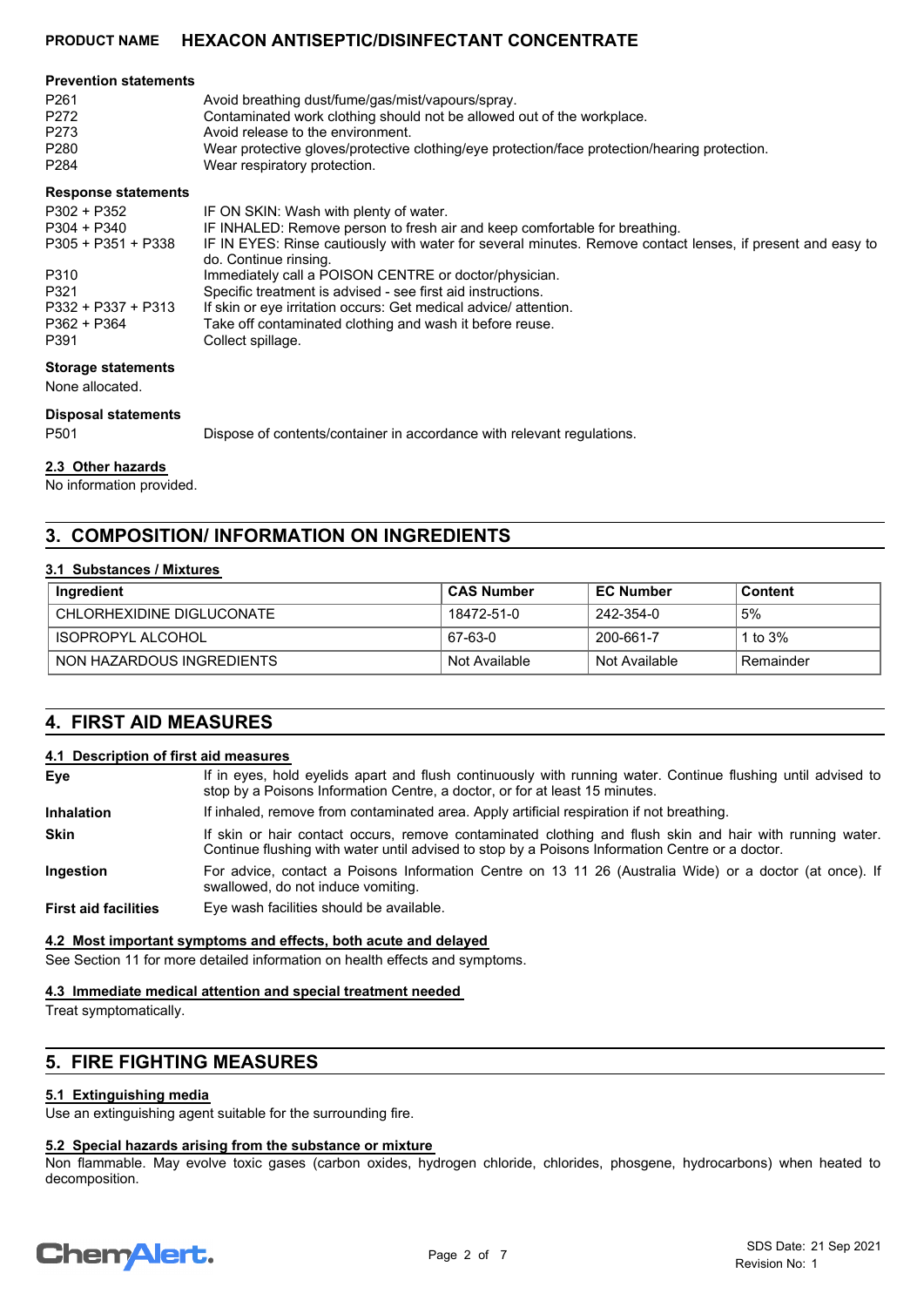#### **5.3 Advice for firefighters**

Treat as per requirements for surrounding fires. Evacuate area and contact emergency services. Remain upwind and notify those downwind of hazard. Wear full protective equipment including Self Contained Breathing Apparatus (SCBA) when combating fire. Use waterfog to cool intact containers and nearby storage areas.

#### **5.4 Hazchem code**

#### ●3Z

- ●3 Alcohol Resistant Foam is the preferred firefighting medium but, if it is not available, normal foam can be used.
- Z Wear full fire kit and breathing apparatus. Contain spill and run-off.

## **6. ACCIDENTAL RELEASE MEASURES**

#### **6.1 Personal precautions, protective equipment and emergency procedures**

Wear Personal Protective Equipment (PPE) as detailed in section 8 of the SDS.

#### **6.2 Environmental precautions**

Prevent product from entering drains and waterways.

#### **6.3 Methods of cleaning up**

If spilt/ containers damaged, contain spillage, then collect and place in suitable containers for disposal.

#### **6.4 Reference to other sections**

See Sections 8 and 13 for exposure controls and disposal.

## **7. HANDLING AND STORAGE**

#### **7.1 Precautions for safe handling**

Before use carefully read the product label. Use of safe work practices are recommended to avoid eye or skin contact and inhalation. Observe good personal hygiene, including washing hands before eating. Prohibit eating, drinking and smoking in contaminated areas.

#### **7.2 Conditions for safe storage, including any incompatibilities**

Store in a cool, dry, well ventilated area, removed from incompatible substances and foodstuffs. Ensure containers are adequately labelled, protected from physical damage and sealed when not in use. Store below 30°C.

#### **7.3 Specific end uses**

No information provided.

## **8. EXPOSURE CONTROLS / PERSONAL PROTECTION**

#### **8.1 Control parameters**

#### **Exposure standards**

| Ingredient        | <b>Reference</b> | <b>TWA</b> |                   | <b>STEL</b> |                   |
|-------------------|------------------|------------|-------------------|-------------|-------------------|
|                   |                  | ppm        | mq/m <sup>3</sup> | ppm         | mq/m <sup>3</sup> |
| Isopropyl alcohol | SWA [AUS]        | 400        | 983               | 500         | 1230              |
| Isopropyl alcohol | SWA [Proposed]   | 200        | 491               | 400         | 984               |

#### **Biological limits**

| Ingredient          | <b>Determinant</b> | <b>Sampling Time</b>               | <b>BEI</b>    |
|---------------------|--------------------|------------------------------------|---------------|
| ' ISOPROPYL ALCOHOL | Acetone in urine   | End of shift at<br>end of workweek | $\pm$ 40 mg/L |

Reference: ACGIH Biological Exposure Indices

#### **8.2 Exposure controls**

Avoid inhalation. Use in well ventilated areas. Where an inhalation risk exists, mechanical extraction ventilation is recommended. **Engineering controls**

# **ChemAlert.**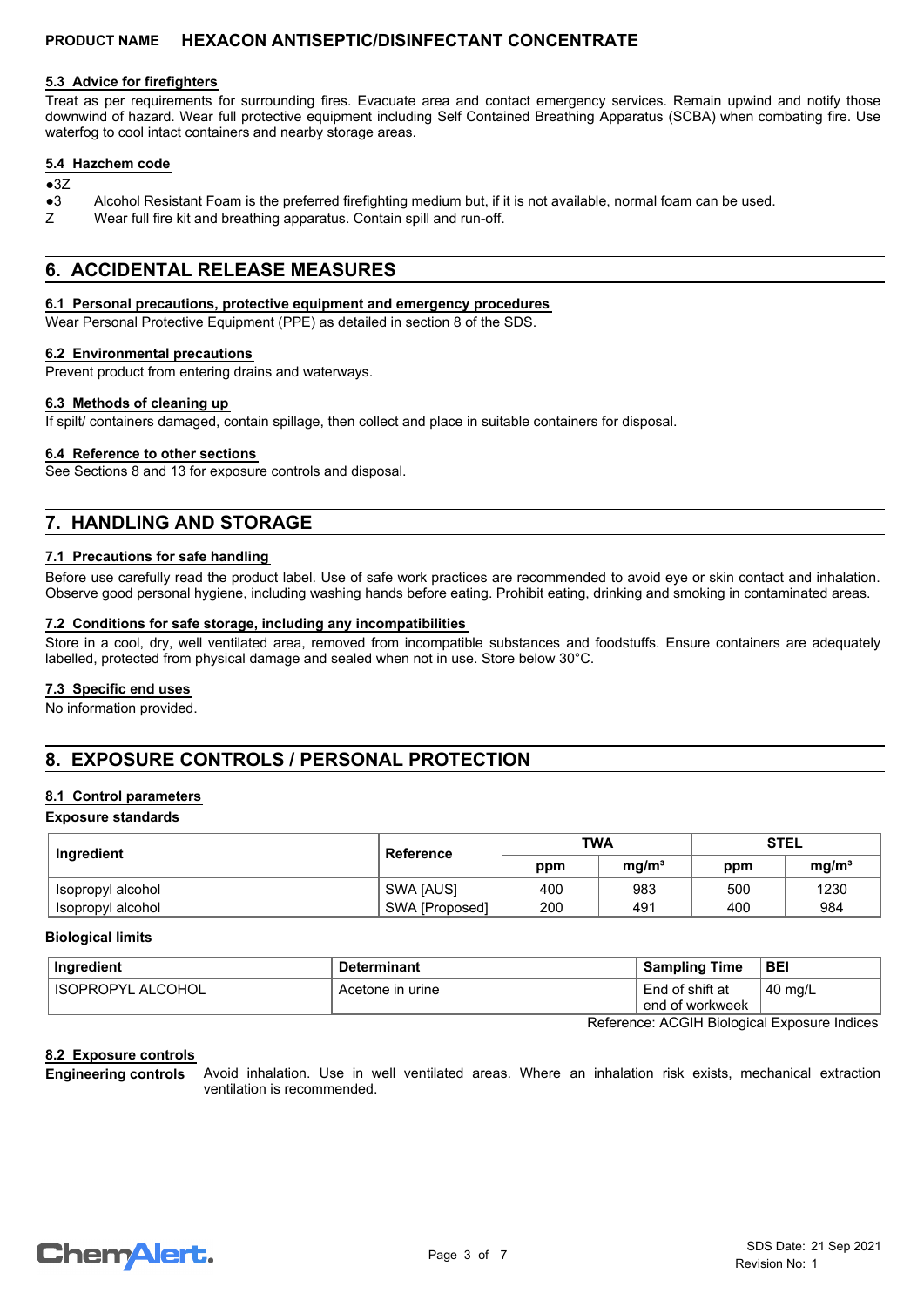#### **PPE**

**Eye / Face** Wear splash-proof goggles. **Hands** When using large quantities or where heavy contamination is likely, wear PVC or rubber gloves. **Body** When using large quantities or where heavy contamination is likely, wear coveralls. **Respiratory** Not required under normal conditions of use.



## **9. PHYSICAL AND CHEMICAL PROPERTIES**

#### **9.1 Information on basic physical and chemical properties**

| Appearance                       | <b>CLEAR RED LIQUID</b> |
|----------------------------------|-------------------------|
| Odour                            | SLIGHT ALCOHOL ODOUR    |
| Flammability                     | <b>NON FLAMMABLE</b>    |
| <b>Flash point</b>               | <b>NOT RELEVANT</b>     |
| <b>Boiling point</b>             | <b>NOT AVAILABLE</b>    |
| <b>Melting point</b>             | <b>NOT AVAILABLE</b>    |
| <b>Evaporation rate</b>          | <b>NOT AVAILABLE</b>    |
| рH                               | 5.5 to 7.0              |
| Vapour density                   | <b>NOT AVAILABLE</b>    |
| <b>Relative density</b>          | 1.0 to $1.03$           |
| Solubility (water)               | <b>SOLUBLE</b>          |
| Vapour pressure                  | <b>NOT AVAILABLE</b>    |
| <b>Upper explosion limit</b>     | <b>NOT RELEVANT</b>     |
| Lower explosion limit            | <b>NOT RELEVANT</b>     |
| <b>Partition coefficient</b>     | <b>NOT AVAILABLE</b>    |
| <b>Autoignition temperature</b>  | <b>NOT AVAILABLE</b>    |
| <b>Decomposition temperature</b> | <b>NOT AVAILABLE</b>    |
| Viscositv                        | <b>NOT AVAILABLE</b>    |
| <b>Explosive properties</b>      | <b>NOT AVAILABLE</b>    |
| <b>Oxidising properties</b>      | <b>NOT AVAILABLE</b>    |
| Odour threshold                  | <b>NOT AVAILABLE</b>    |
|                                  |                         |

## **10. STABILITY AND REACTIVITY**

#### **10.1 Reactivity**

Carefully review all information provided in sections 10.2 to 10.6.

#### **10.2 Chemical stability**

Stable under recommended conditions of storage.

#### **10.3 Possibility of hazardous reactions**

Polymerization will not occur.

#### **10.4 Conditions to avoid**

Avoid heat, sparks, open flames and other ignition sources.

#### **10.5 Incompatible materials**

Incompatible with oxidising agents (e.g. hypochlorites) and acids (e.g. nitric acid).

#### **10.6 Hazardous decomposition products**

May evolve toxic gases (carbon oxides, hydrogen chloride, chlorides, phosgene, hydrocarbons) when heated to decomposition.

## **11. TOXICOLOGICAL INFORMATION**

#### **11.1 Information on toxicological effects**

**Acute toxicity** Based on available data, the classification criteria are not met.

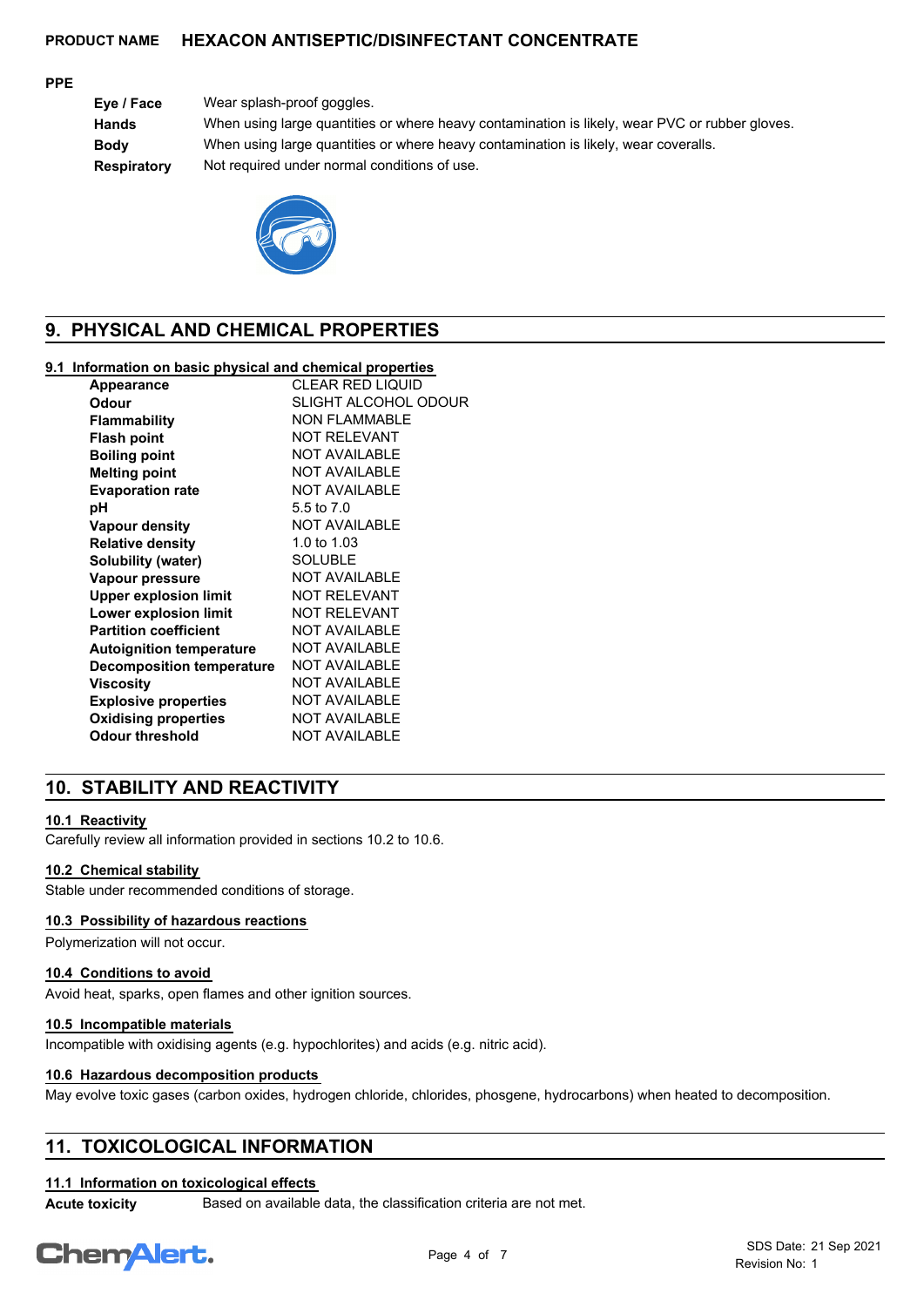#### **Information available for the ingredients:**

| Ingredient                         |                                                                                                                                                                                                                                | Oral LD50                                                        | Dermal LD50                   | <b>Inhalation LC50</b>    |
|------------------------------------|--------------------------------------------------------------------------------------------------------------------------------------------------------------------------------------------------------------------------------|------------------------------------------------------------------|-------------------------------|---------------------------|
| CHLORHEXIDINE DIGLUCONATE          |                                                                                                                                                                                                                                | 1260 mg/kg (mouse)                                               | > 5000 mg/kg (rabbit)         |                           |
| <b>ISOPROPYL ALCOHOL</b>           |                                                                                                                                                                                                                                | > 2000 mg/kg (rat)<br>(AICIS)                                    | > 2000 mg/kg (rat)<br>(AICIS) | $>$ 20 mg/L (rat) (AICIS) |
| <b>Skin</b>                        | Contact may result in mild irritation, redness, rash and dermatitis.                                                                                                                                                           |                                                                  |                               |                           |
| Eye                                |                                                                                                                                                                                                                                | Contact may result in irritation, lacrimation, pain and redness. |                               |                           |
| <b>Sensitisation</b>               | Whilst there is limited data or a lack of strong evidence to support skin or respiratory sensitisation in animals,<br>chlorhexidine has been reported to cause contact dermatitis and respiratory distress syndrome in humans. |                                                                  |                               |                           |
| <b>Mutagenicity</b>                | Not classified as a mutagen.                                                                                                                                                                                                   |                                                                  |                               |                           |
| Carcinogenicity                    | Not classified as a carcinogen.                                                                                                                                                                                                |                                                                  |                               |                           |
| <b>Reproductive</b>                | Not classified as a reproductive toxin.                                                                                                                                                                                        |                                                                  |                               |                           |
| STOT - single<br>exposure          | Over exposure may result in respiratory irritation, headache, dizziness and nausea.                                                                                                                                            |                                                                  |                               |                           |
| <b>STOT - repeated</b><br>exposure | Not classified as causing organ damage from repeated exposure.                                                                                                                                                                 |                                                                  |                               |                           |
| <b>Aspiration</b>                  | Not classified as causing aspiration.                                                                                                                                                                                          |                                                                  |                               |                           |

## **12. ECOLOGICAL INFORMATION**

#### **12.1 Toxicity**

Very toxic to aquatic life.

#### **12.2 Persistence and degradability**

No information provided.

#### **12.3 Bioaccumulative potential**

No information provided.

#### **12.4 Mobility in soil**

No information provided.

#### **12.5 Other adverse effects**

No information provided.

## **13. DISPOSAL CONSIDERATIONS**

#### **13.1 Waste treatment methods**

For small amounts, absorb with sand, vermiculite or similar and dispose of to an approved landfill site. Contact the manufacturer/supplier for additional information if disposing of large quantities (if required). **Waste disposal**

**Legislation** Dispose of in accordance with relevant local legislation.

## **14. TRANSPORT INFORMATION**

# **CLASSIFIED AS A DANGEROUS GOOD BY THE CRITERIA OF THE ADG CODE**



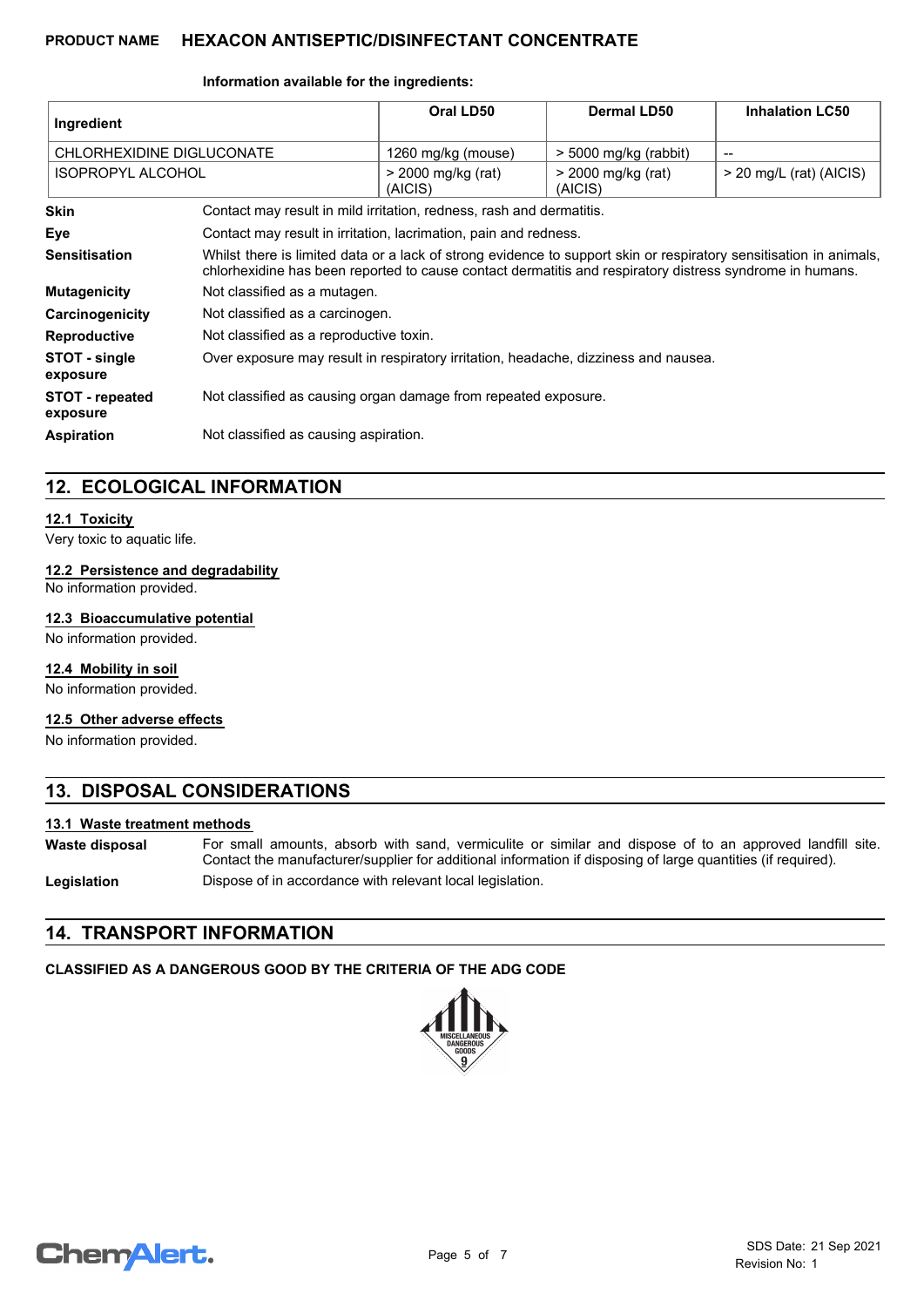|                                     | <b>LAND TRANSPORT (ADG)</b>                                                                            | <b>SEA TRANSPORT (IMDG / IMO)</b>                                                                             | AIR TRANSPORT (IATA / ICAO)                                                                                   |
|-------------------------------------|--------------------------------------------------------------------------------------------------------|---------------------------------------------------------------------------------------------------------------|---------------------------------------------------------------------------------------------------------------|
| 14.1 UN Number                      | 3082                                                                                                   | 3082                                                                                                          | 3082                                                                                                          |
| 14.2 Proper<br><b>Shipping Name</b> | <b>ENVIRONMENTALLY</b><br>HAZARDOUS SUBSTANCE,<br>LIQUID, N.O.S. (contains<br>chlorhexidine gluconate) | <b>ENVIRONMENTALLY</b><br><b>HAZARDOUS SUBSTANCE,</b><br>LIQUID, N.O.S. (contains<br>chlorhexidine gluconate) | <b>ENVIRONMENTALLY</b><br><b>HAZARDOUS SUBSTANCE,</b><br>LIQUID, N.O.S. (contains<br>chlorhexidine gluconate) |
| 14.3 Transport<br>hazard class      |                                                                                                        | 9                                                                                                             |                                                                                                               |
| 14.4 Packing Group                  | Ш                                                                                                      | Ш                                                                                                             | Ш                                                                                                             |

#### **14.5 Environmental hazards**

Marine Pollutant.

#### **14.6 Special precautions for user**

| <b>Hazchem code</b>      | $\bullet$ 3Z                                                                                                                                                                                                                                                                    |
|--------------------------|---------------------------------------------------------------------------------------------------------------------------------------------------------------------------------------------------------------------------------------------------------------------------------|
| <b>GTEPG</b>             | 9C1                                                                                                                                                                                                                                                                             |
| EmS                      | $F-A. S-F$                                                                                                                                                                                                                                                                      |
| <b>Other information</b> | The environmentally hazardous substance mark is not required when transported in packages of less<br>than 5 kg/L (UN Model Regulations: Special Provision 375; IATA: Special Provision A197; IMDG:<br>Special Provision 969) or less than 500 kg/L by Australian Road and Rail. |

### **15. REGULATORY INFORMATION**

| 15.1 Safety, health and environmental regulations/legislation specific for the substance or mixture |                                                                                                                                                 |  |
|-----------------------------------------------------------------------------------------------------|-------------------------------------------------------------------------------------------------------------------------------------------------|--|
| <b>Poison schedule</b>                                                                              | Classified as a Schedule 5 (S5) Standard for the Uniform Scheduling of Medicines and Poisons (SUSMP).                                           |  |
| <b>Classifications</b>                                                                              | Safe Work Australia criteria is based on the Globally Harmonised System (GHS) of Classification and<br>Labelling of Chemicals (GHS Revision 7). |  |
| <b>Inventory listings</b>                                                                           | <b>AUSTRALIA: AIIC (Australian Inventory of Industrial Chemicals)</b><br>All components are listed on AIIC, or are exempt.                      |  |

## **16. OTHER INFORMATION**

RESPIRATORS: In general the use of respirators should be limited and engineering controls employed to avoid exposure. If respiratory equipment must be worn ensure correct respirator selection and training is undertaken. Remember that some respirators may be extremely uncomfortable when used for long periods. The use of air powered or air supplied respirators should be considered where prolonged or repeated use is necessary. **Additional information**

PERSONAL PROTECTIVE EQUIPMENT GUIDELINES:

The recommendation for protective equipment contained within this report is provided as a guide only. Factors such as form of product, method of application, working environment, quantity used, product concentration and the availability of engineering controls should be considered before final selection of personal protective equipment is made.

#### HEALTH EFFECTS FROM EXPOSURE:

It should be noted that the effects from exposure to this product will depend on several factors including: form of product; frequency and duration of use; quantity used; effectiveness of control measures; protective equipment used and method of application. Given that it is impractical to prepare a report which would encompass all possible scenarios, it is anticipated that users will assess the risks and apply control methods where appropriate.